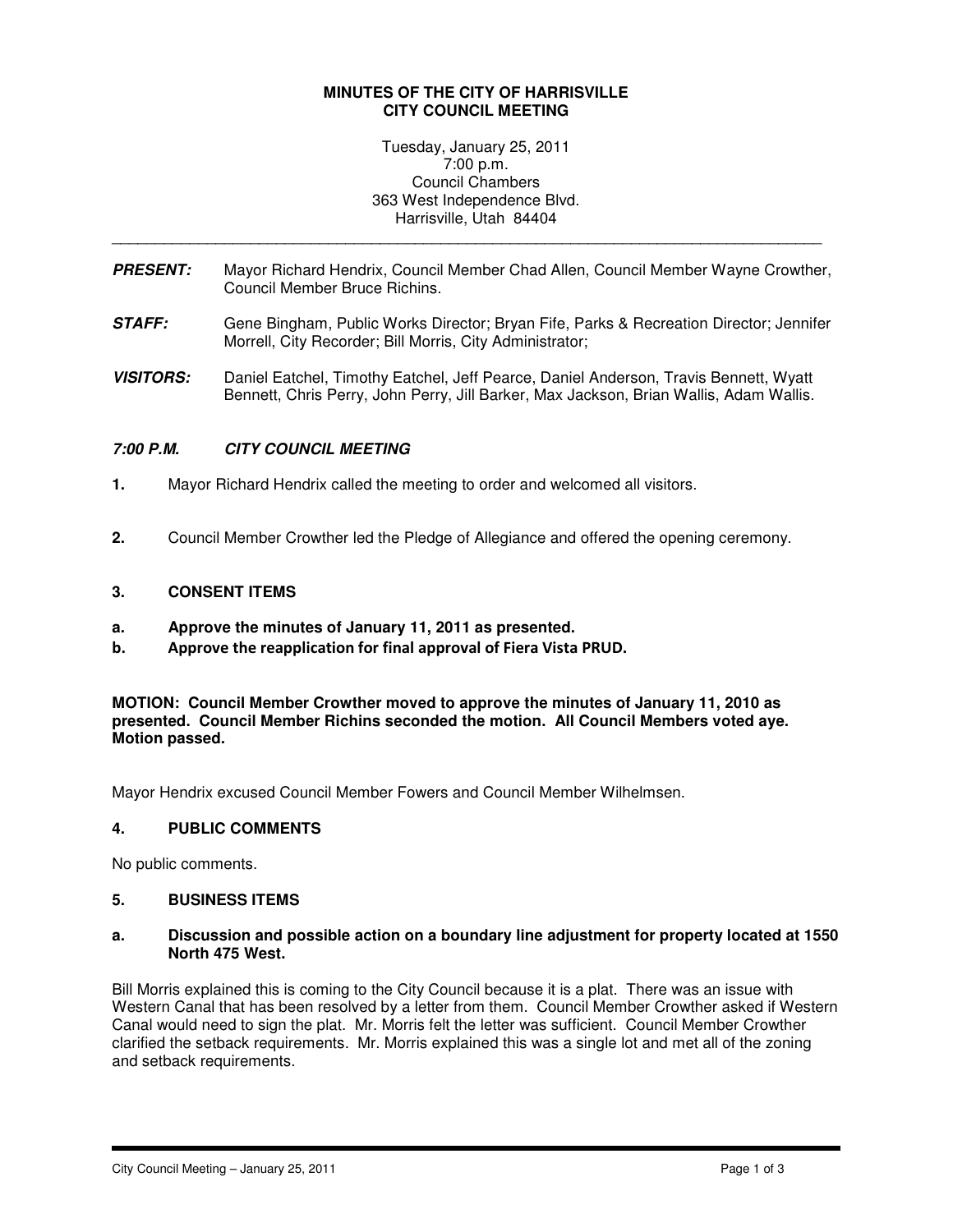**MOTION: Council Member Allen motioned to accept the boundary line adjustment for property located at 1550 North 475 West. Council Member Richins seconded the motion. All Council Members voted aye. Motion passed.** 

# **b. Discussion and possible action on annual disclosure update.**

Mr. Morris discussed the annual disclosure statements required under state law. He asked Council Members to report any changes to the City Recorder.

## **c. Discussion and possible action on main park redevelopment project and recreation schedule for baseball/softball games 2011.**

Mr. Morris discussed the splash pad and why the city chose Garrett & Co. and why Option B was chosen. He said the Council needed to make a decision about the timing of construction and when it would start. Bryan Fife explained that baseball/softball would start the middle of May and indicated the only team that would be impacted by the park reconstruction is girls' softball. He has talked to surrounding cities and they are willing to help divert games to their cities. If the Council decides to follow that route, he will have the players' impacted register with the other cities. Mr. Fife said he is at the point where we he needs to start advertising for baseball and softball.

Mr. Morris explained that the issue is to accept Option B for the splash pad and decide whether to cancel girls' softball or start construction for the splash pad after July  $1<sup>st</sup>$  when the season ends. Mr. Fife said the installer would need 5-8 weeks to complete construction and installation of the splash pad and clarified that games begin the middle part of May. Mayor Hendrix said his recommendation was to let softball continue as planned and have the splash pad and park renovations start afterward. Council Members Allen and Crowther expressed a desire to see the splash pad go in as soon as possible.

Council Members asked about the other options from Garrett & Co. and why staff chose Option B. They also discussed the size and options of splash pads in other cities. There was discussion on a railing around the splash pad vs. large cobble rock. John Perry, a resident in the audience, asked about the location of the splash pad and the warranty information. Mayor Hendrix explained why the location of the current softball field was chosen, explaining that it needed to be close to a main water source and close to restrooms. Council Member Richins asked if the Council would see plans and be approving the parking, landscaping, etc… Mr. Morris said they were approving this option and its features and concept so that Ridgeline Design can integrate it into the bid that will be presented for issue in February or March. Council Member Richins clarified they are approving going with Garret & Co and when the project starts.

Mr. Bingham also asked Council Members to start thinking about the hours of operation and discussed how the hours would impact his staffing. Council Members discussed the hours of operation in Riverdale and South Ogden. Mr. Bingham explained the window of operation for 2011 would be short. He recommends testing the splash pad this year to ensure it is functioning properly then open it to the public in 2012, stating there is a cost savings to wait until then to begin running it. Mr. Morris said the hours should be 10am to 8pm and closed on Sundays. Mayor Hendrix said if construction goes well and they are able to open the splash pad for a short period of time then hours of operation for 2011 could be discussed.

Mr. Fife said he would like to see the splash pad open up as soon as possible but is concerned about cancelling baseball/softball games. Council Member Crowther asked if construction started in April whether the splash pad would be open for Heritage Days. Mr. Bingham said it was a possibility and if it was completed by then they would have a month of operating on a summer schedule which might be a goal to shoot for but the earliest they could start would be April.